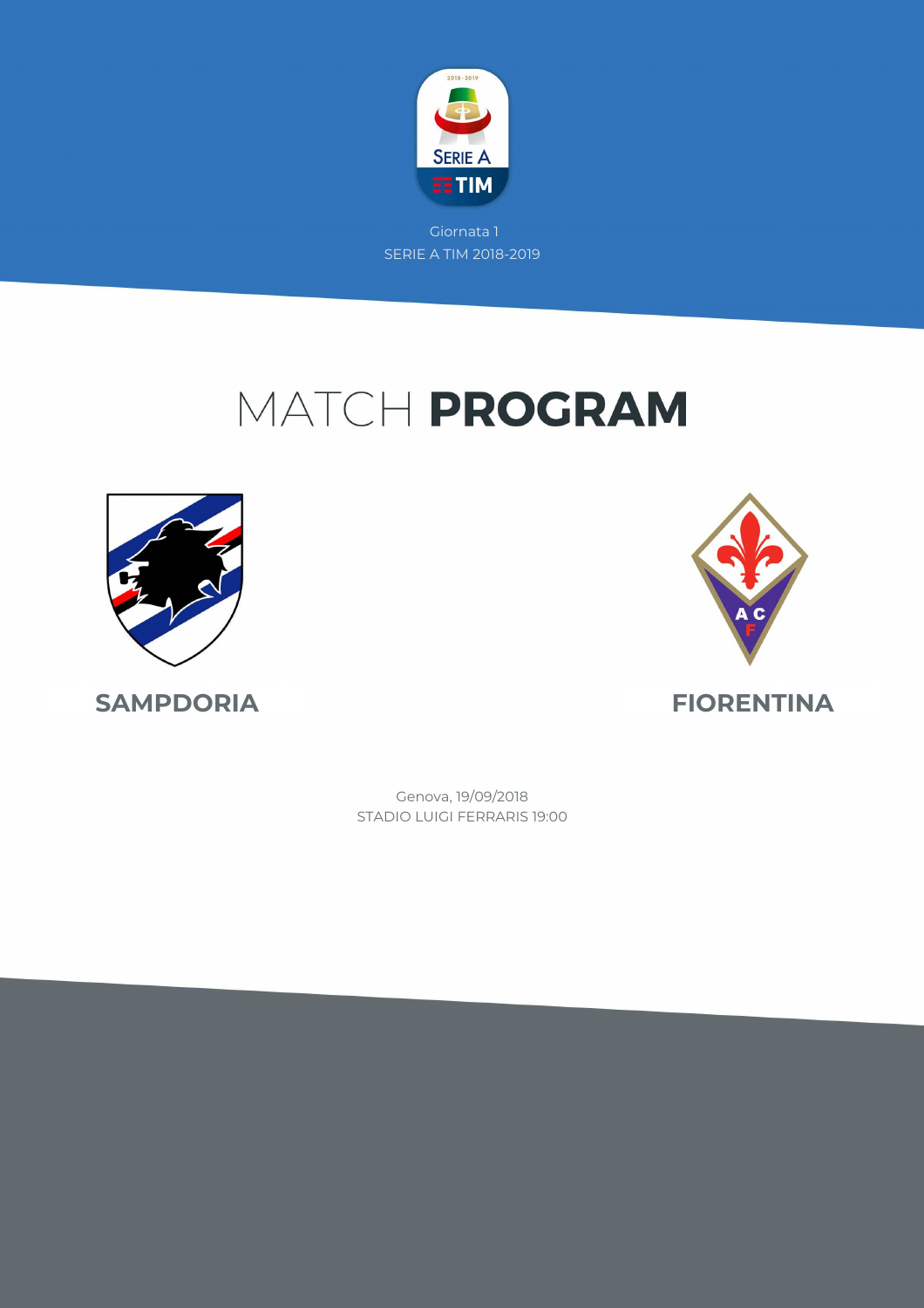



#### **SAMPDORIA vs FIORENTINA**





### **RISULTATI STAGIONALI**

| <b>TOTALI</b>         | <b>PTI</b>  | <b>GIOC</b> | <b>VINTE</b>            | <b>NULLE</b> | <b>PERSE</b> | <b>GF</b>    | <b>GS</b>      | <b>DIFF.RETI</b>            |
|-----------------------|-------------|-------------|-------------------------|--------------|--------------|--------------|----------------|-----------------------------|
| <b>SAMPDORIA</b>      | 6           | 3           | $\overline{\mathbf{2}}$ | 0            |              | 8            |                | $+7$                        |
| <b>FIORENTINA</b>     | 6           | 3           | $\overline{2}$          | 0            |              | 97           | $\overline{2}$ | $+5$                        |
| <b>CASA/TRASFERTA</b> | <b>PTI</b>  | <b>GIOC</b> | <b>VINTE</b>            | <b>NULLE</b> | <b>PERSE</b> | <b>GF</b>    | <b>GS</b>      | <b>MEDIA</b><br><b>GOAL</b> |
| <b>SAMPDORIA</b>      | 3           |             |                         | O            | $\mathbf{o}$ | 3            | $\mathbf 0$    | 3                           |
| <b>FIORENTINA</b>     | $\mathbf 0$ |             | $\mathbf 0$             | O            |              | $\mathbf{o}$ |                | $\mathbf{o}$                |

#### **ULTIMI PRECEDENTI**

| 2017-18 21^ G             | <b>SAMPDORIA</b>                                                                | <b>FIORENTINA</b>                             |         |
|---------------------------|---------------------------------------------------------------------------------|-----------------------------------------------|---------|
| 21/01/2018                | 30'(1°T) F. QUAGLIARELLA, 15'(2°T) F. QUAGLIARELLA,<br>23'(2°T) F. QUAGLIARELLA | 35'(2°T) C. SANCHEZ                           | $3 - 1$ |
| 2017-18 2 <sup>^</sup> G  | <b>FIORENTINA</b>                                                               | <b>SAMPDORIA</b>                              |         |
| 27/08/2017                | 5'(2°T) M. BADELJ                                                               | 32'(1°T) G. CAPRARI, 35'(1°T) F. QUAGLIARELLA | $1-2$   |
| 2016-17 31^ G             | <b>SAMPDORIA</b>                                                                | <b>FIORENTINA</b>                             |         |
| 09/04/2017                | 5'(1°T) B. FERNANDES, 26'(2°T) R. ALVAREZ                                       | 15'(2°T) G. RODRIGUEZ, 44'(2°T) K. BABACAR    | $2 - 2$ |
| 2016-17 12 <sup>^</sup> G | <b>FIORENTINA</b>                                                               | <b>SAMPDORIA</b>                              |         |
| 06/11/2016                | 37'(1°T) F. BERNARDESCHI                                                        | 12'(2°T) L. MURIEL                            | $1-1$   |
| 2015-16 31^ G             | <b>FIORENTINA</b>                                                               | <b>SAMPDORIA</b>                              |         |
| 03/04/2016                | 24'(1°T) J. ILICIC                                                              | 39'(1°T) R. ALVAREZ                           | 1-1     |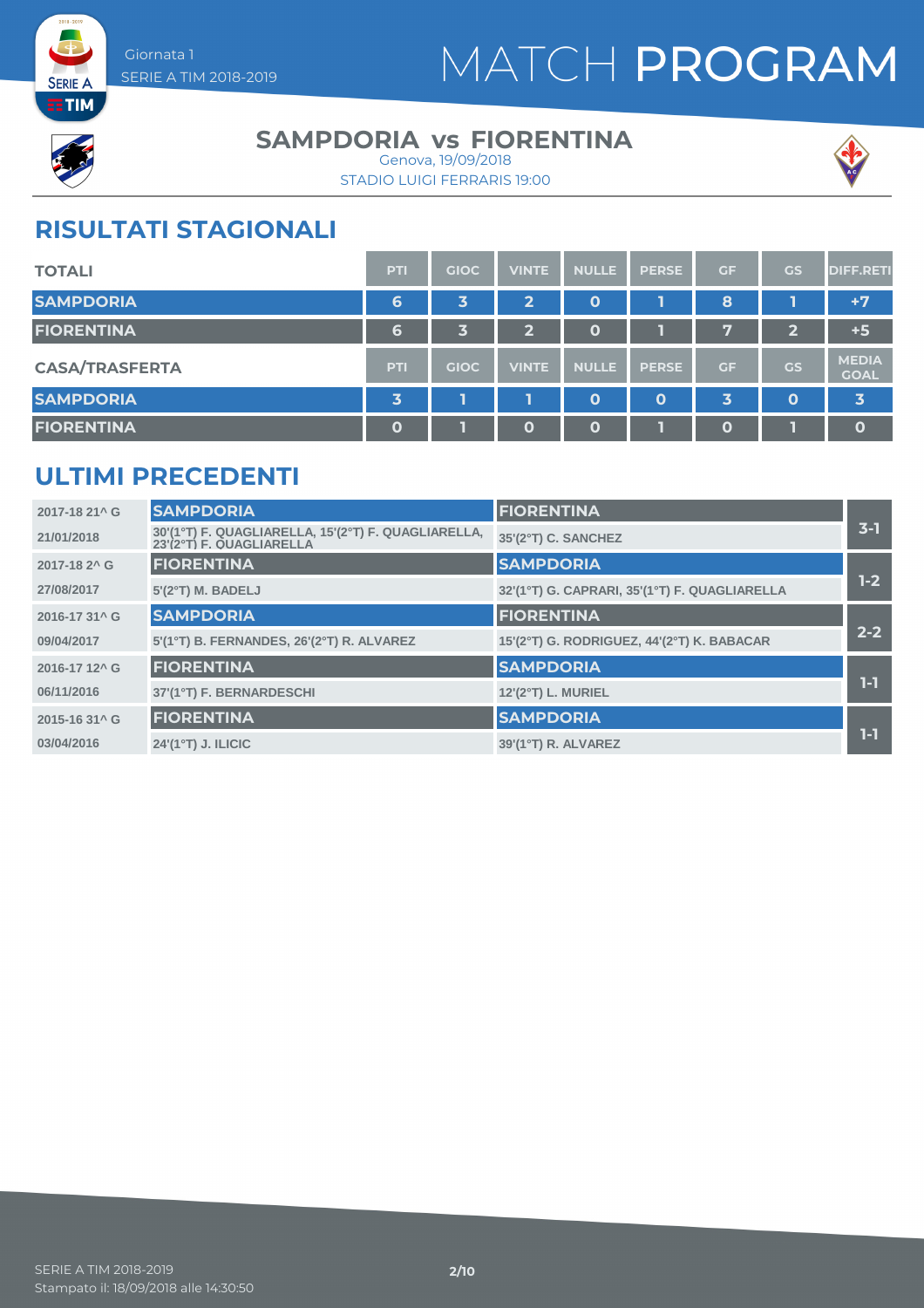



 $ETIM$ 

#### **SAMPDORIA vs FIORENTINA**

STADIO LUIGI FERRARIS 19:00 Genova, 19/09/2018



#### **ROSA DELLE SQUADRE**

| <b>SAMPDORIA</b>                              | PRES. A                | <b>GOL A</b>   | <b>GOL 2018-19</b> | <b>PRES. 2018-19</b> | MIN. 2018-19 |
|-----------------------------------------------|------------------------|----------------|--------------------|----------------------|--------------|
| <b>PORTIERI</b>                               |                        |                |                    |                      |              |
| 1 EMIL AUDERO                                 | 4                      | $\overline{2}$ | L.                 | 3                    | 280          |
| <b>30 WLADIMIRO FALCONE</b>                   | $\mathbf 0$            | $\mathbf 0$    | $\mathbf{O}$       | $\mathbf 0$          | $\mathbf 0$  |
| <b>RAFAEL</b><br>33                           | 32                     | 39             | $\Omega$           | $\Omega$             | $\mathbf 0$  |
| 72 VID BELEC                                  | 45                     | 73             | $\mathbf{o}$       | $\mathbf{o}$         | $\mathbf 0$  |
| <b>DIFENSORI</b>                              |                        |                |                    |                      |              |
| <b>3 JOACHIM ANDERSEN</b>                     | 10                     | $\mathbf 0$    | $\mathbf 0$        | 3                    | 280          |
| <b>7 JACOPO SALA</b>                          | 88                     | $\overline{3}$ | $\mathbf 0$        | $\mathbb{I}$         | 34           |
| <b>15 OMAR COLLEY</b>                         | $\overline{2}$         | $\mathbf 0$    | $\mathbf 0$        | $\overline{2}$       | 185          |
| <b>18 MAXIME LEVERBE</b>                      | $\Omega$               | $\Omega$       | $\Omega$           | $\Omega$             | $\mathbf 0$  |
| <b>19 VASCO REGINI</b>                        | 121                    | $\mathbf 0$    | $\mathbf 0$        | $\mathbf o$          | $\mathbf 0$  |
| <b>22 JUNIOR TAVARES</b>                      | $\mathbf 0$            | $\mathbf 0$    | $\mathbf 0$        | $\mathbf 0$          | $\mathbf{O}$ |
| <b>BARTOSZ BERESZYNSKI</b><br>24 <sup>°</sup> | 47                     | $\mathbf 0$    | $\mathbf 0$        | 3                    | 280          |
| <b>25 ALEX FERRARI</b>                        | 47                     | $\mathbf{I}$   | $\mathbf{o}$       | $\mathbf{O}$         | $\mathbf{O}$ |
| <b>26 LORENZO TONELLI</b>                     | 62                     | 10             | $\mathbf 0$        | L.                   | 95           |
| <b>29 NICOLA MURRU</b>                        | 93                     | $\mathbf 0$    | $\mathbf 0$        | 3                    | 246          |
| <b>95 GABRIELE ROLANDO</b>                    | $\mathbf 0$            | $\mathbf 0$    | $\mathbf{o}$       | $\mathbf o$          | $\mathbf 0$  |
| <b>CENTROCAMPISTI</b>                         |                        |                |                    |                      |              |
| <b>4 RONALDO VIEIRA</b>                       | $\overline{2}$         | $\mathbf 0$    | $\mathbf 0$        | $\overline{2}$       | 29           |
| <b>5 RICCARDO SAPONARA</b>                    | 107                    | 16             | $\mathbf 0$        | $\overline{2}$       | 73           |
| <b>6 ALBIN EKDAL</b>                          | 171                    | 10             | $\mathbf 0$        | 3                    | 181          |
| <b>8 EDGAR BARRETO</b>                        | 253                    | 11             | $\mathbf{o}$       | $\overline{3}$       | 280          |
| <b>10 DENNIS PRAET</b>                        | 64                     | $\overline{2}$ | $\mathbf 0$        | $\Omega$             | $\mathbf 0$  |
| <b>11 GASTON RAMIREZ</b>                      | 98                     | 15             | $\mathbf{o}$       | 3                    | 148          |
| <b>14 JAKUB JANKTO</b>                        | 66                     | 9              | $\Omega$           | I.                   | 70           |
| <b>16 KAROL LINETTY</b>                       | 67                     | 4              | $\Omega$           | 3                    | 280          |
| <b>ATTACCANTI</b>                             |                        |                |                    |                      |              |
| <b>17 GIANLUCA CAPRARI</b>                    | 98                     | 17             | L                  | L                    | 59           |
| 27 FABIO QUAGLIARELLA                         | 405                    | 129            | $\overline{2}$     | $\mathbf 3$          | 233          |
| <b>40 OGNJEN STIJEPOVIC</b>                   | L.                     | $\mathbf 0$    | $\mathbf 0$        | $\mathbf 0$          | $\mathbf 0$  |
| <b>92 GREGOIRE DEFREL</b>                     | 115                    | 33             | 4                  | 3                    | 280          |
| 99 DAWID KOWNACKI                             | 24                     | 6              | L                  | $\overline{2}$       | 47           |
| <b>STAFF TECNICO</b>                          |                        |                |                    |                      |              |
| <b>Allenatore</b>                             | <b>MARCO GIAMPAOLO</b> |                |                    |                      |              |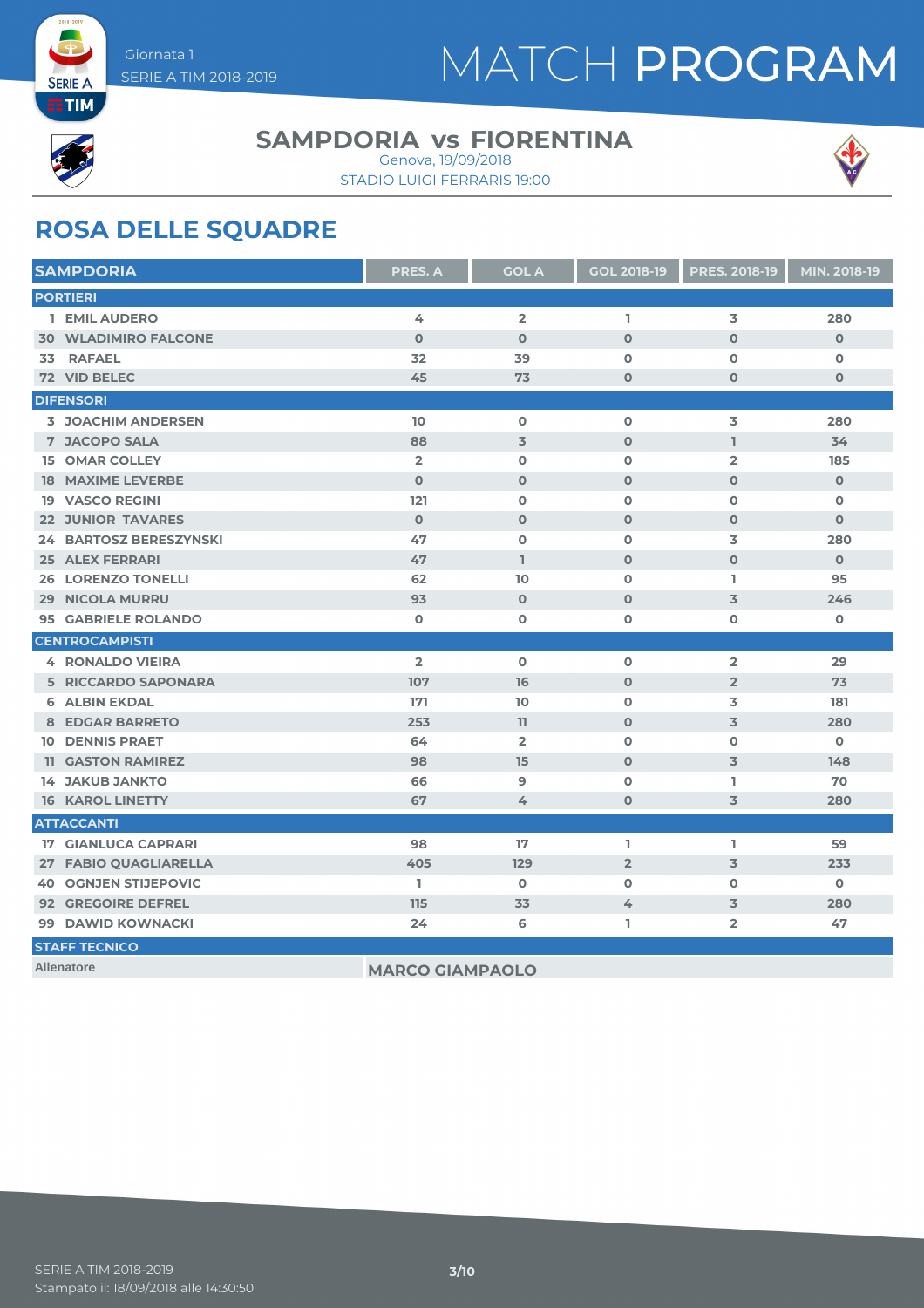# MATCH PROGRAM



**SERIE A** 

#### **SAMPDORIA vs FIORENTINA**



STADIO LUIGI FERRARIS 19:00 Genova, 19/09/2018

| <b>FIORENTINA</b>              | <b>PRES. A</b> | <b>GOL A</b>   | <b>GOL 2018-19</b> | <b>PRES. 2018-19</b> | MIN. 2018-19 |
|--------------------------------|----------------|----------------|--------------------|----------------------|--------------|
| <b>PORTIERI</b>                |                |                |                    |                      |              |
| 1 ALBAN-MARC LAFONT            | $\overline{2}$ | L.             | L                  | $\overline{2}$       | 140          |
| <b>33 FEDERICO BRANCOLINI</b>  | $\Omega$       | $\Omega$       | $\Omega$           | $\Omega$             | $\Omega$     |
| <b>67 SIMONE GHIDOTTI</b>      | $\mathbf 0$    | $\mathbf 0$    | $\mathbf 0$        | $\mathbf{o}$         | $\mathbf 0$  |
| <b>69 BARTLOMIEJ DRAGOWSKI</b> | 6              | 11             | 1                  | $\overline{2}$       | 145          |
| <b>DIFENSORI</b>               |                |                |                    |                      |              |
| <b>2 VINCENT LAURINI</b>       | 86             | T.             | $\mathbf{o}$       | $\mathbf{o}$         | $\mathbf 0$  |
| <b>3 CRISTIANO BIRAGHI</b>     | 113            | $\overline{2}$ | $\Omega$           | 3                    | 285          |
| <b>4 NIKOLA MILENKOVIC</b>     | 19             | L.             | L.                 | 3                    | 285          |
| <b>5 FEDERICO CECCHERINI</b>   | 104            | $\overline{2}$ | $\Omega$           | $\Omega$             | $\Omega$     |
| <b>15 MAXIMILIANO OLIVERA</b>  | 25             | $\mathbf 0$    | $\mathbf{O}$       | $\mathbf{o}$         | $\mathbf 0$  |
| <b>16 DAVID HANCKO</b>         | $\Omega$       | $\Omega$       | $\Omega$           | $\Omega$             | $\Omega$     |
| <b>20 GERMAN PEZZELLA</b>      | 37             | L.             | $\mathbf o$        | 3                    | 285          |
| <b>31 VITOR HUGO</b>           | 22             | L.             | $\mathbf{O}$       | $\overline{3}$       | 285          |
| <b>34 KEVIN DIKS</b>           | $\overline{2}$ | $\mathbf 0$    | $\mathbf 0$        | $\mathbf 0$          | $\mathbf 0$  |
| <b>CENTROCAMPISTI</b>          |                |                |                    |                      |              |
| <b>6 CHRISTIAN NORGAARD</b>    | L.             | $\mathbf 0$    | $\mathbf 0$        | T.                   | 40           |
| <b>7 VALENTIN EYSSERIC</b>     | 24             | I.             | $\Omega$           | 3                    | 254          |
| 8 GERSON                       | 31             | 3              | L.                 | 3                    | 219          |
| <b>14 BRYAN DABO</b>           | 13             | L.             | $\Omega$           | $\overline{3}$       | 66           |
| <b>17 JORDAN VERETOUT</b>      | 37             | 8              | $\mathbf 0$        | L.                   | 64           |
| <b>18 BELOKO MEDJA</b>         | $\Omega$       | $\Omega$       | $\Omega$           | $\Omega$             | $\Omega$     |
| <b>19 CRISTOBAL MONTIEL</b>    | $\mathbf 0$    | $\mathbf 0$    | $\mathbf 0$        | $\Omega$             | $\mathbf 0$  |
| <b>23 SEBASTIAN CRISTOFORO</b> | 26             | $\Omega$       | $\Omega$           | $\Omega$             | $\Omega$     |
| <b>24 MARCO BENASSI</b>        | 149            | 21             | 3                  | 3                    | 270          |
| <b>ATTACCANTI</b>              |                |                |                    |                      |              |
| <b>9 GIOVANNI SIMEONE</b>      | 76             | 27             | L                  | 3                    | 285          |
| <b>10 MARKO PJACA</b>          | 17             | $\Omega$       | $\Omega$           | 3                    | 66           |
| <b>11 KEVIN MIRALLAS</b>       | $\mathbf 0$    | $\mathbf 0$    | $\mathbf 0$        | $\Omega$             | $\mathbf 0$  |
| 21 RICCARDO SOTTIL             | $\Omega$       | $\Omega$       | $\Omega$           | $\Omega$             | $\Omega$     |
| <b>25 FEDERICO CHIESA</b>      | 66             | 10             | L.                 | 3                    | 265          |
| <b>26 EDIMILSON FERNANDES</b>  | $\overline{3}$ | $\Omega$       | $\Omega$           | $\overline{3}$       | 181          |
| <b>27 MARTIN GRAICIAR</b>      | $\mathbf{o}$   | $\mathbf 0$    | $\mathbf o$        | $\mathbf{o}$         | $\mathbf 0$  |
| <b>28 DUSAN VLAHOVIC</b>       | $\mathbf 0$    | $\mathbf 0$    | $\mathbf{O}$       | $\mathbf 0$          | $\mathbf{O}$ |
| <b>73 MARCO MELI</b>           | $\mathbf 0$    | $\mathbf 0$    | $\mathbf 0$        | $\mathbf{o}$         | $\mathbf 0$  |
| <b>77 CYRIL THEREAU</b>        | 252            | 66             | $\mathbf{O}$       | $\Omega$             | $\mathbf{O}$ |
| <b>98 RAFIK ZEKHNINI</b>       | I.             | $\mathbf 0$    | $\mathbf 0$        | $\mathbf{o}$         | $\mathbf 0$  |
| <b>STAFF TECNICO</b>           |                |                |                    |                      |              |

**Allenatore STEFANO PIOLI**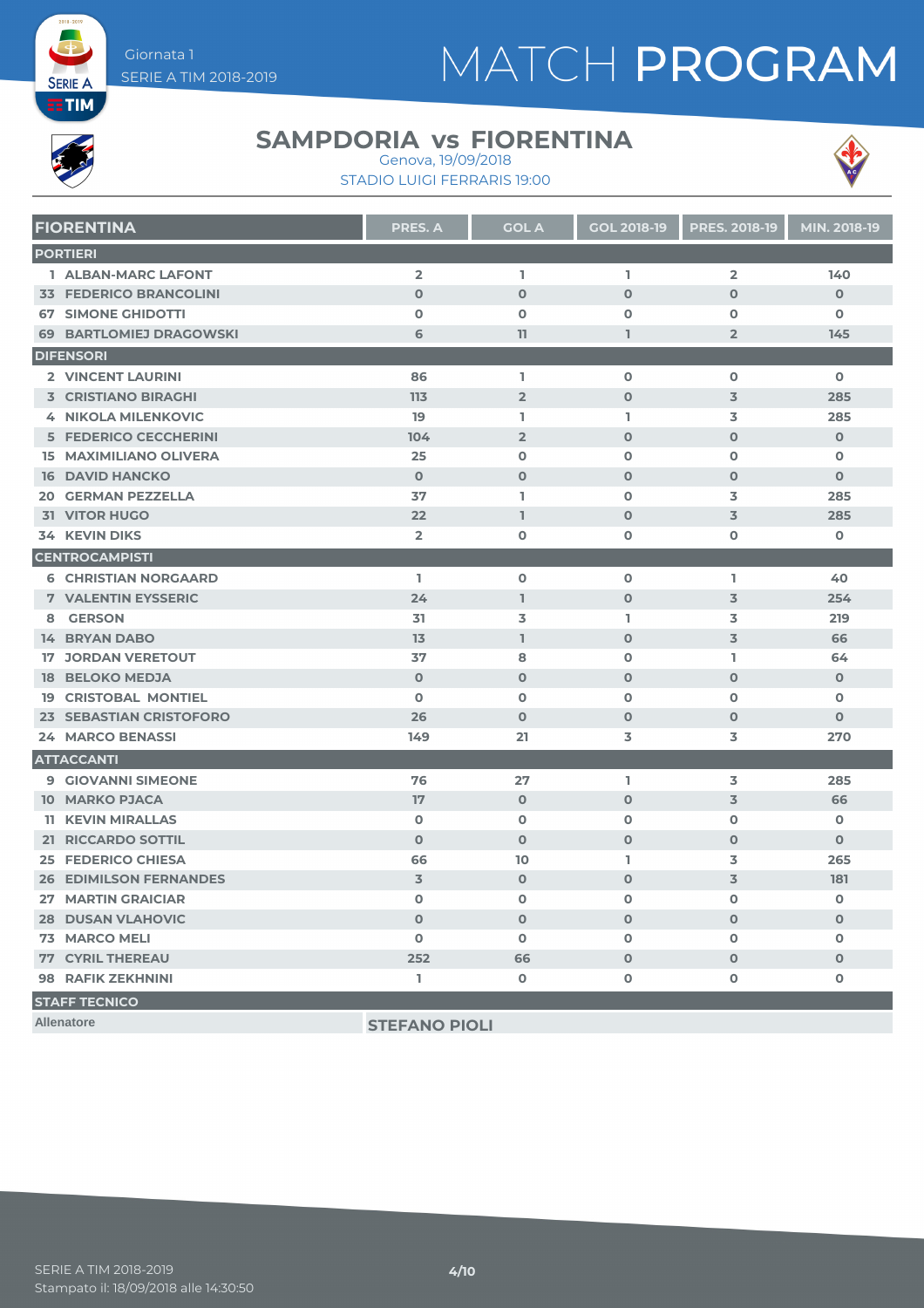



**SERIE A**  $ETIM$ 

#### **SAMPDORIA vs FIORENTINA**

STADIO LUIGI FERRARIS 19:00 Genova, 19/09/2018



### **RENDIMENTO RECENTE**

| <b>SAMPDORIA</b>   |                                                                            |                                                                                                              |         |
|--------------------|----------------------------------------------------------------------------|--------------------------------------------------------------------------------------------------------------|---------|
| <b>4^ GIORNATA</b> | <b>FROSINONE</b>                                                           | <b>SAMPDORIA</b>                                                                                             |         |
| 15/09/2018         |                                                                            | 10'(1°T) F. QUAGLIARELLA, 2'(2°T) G. CAPRARI, 9'(2°T)<br>G. DEFREL, 38'(2°T) D. KOWNACKI, 41'(2°T) G. DEFREL | $0 - 5$ |
| <b>3^ GIORNATA</b> | <b>SAMPDORIA</b>                                                           | <b>NAPOLI</b>                                                                                                |         |
| 02/09/2018         | 11'(1°T) G. DEFREL, 32'(1°T) G. DEFREL, 30'(2°T) F.<br><b>QUAGLIARELLA</b> |                                                                                                              | $3-0$   |
| 2^ GIORNATA        | <b>UDINESE</b>                                                             | <b>SAMPDORIA</b>                                                                                             |         |
| 26/08/2018         | $9'(1^{\circ}T)$ R. DE PAUL                                                |                                                                                                              | $1-O$   |
|                    |                                                                            |                                                                                                              |         |

#### **FIORENTINA**

| <b>4^ GIORNATA</b><br>15/09/2018 | <b>NAPOLI</b><br>34'(2°T) L. INSIGNE                                                                                                                         | <b>FIORENTINA</b>                          | $1-0$ |
|----------------------------------|--------------------------------------------------------------------------------------------------------------------------------------------------------------|--------------------------------------------|-------|
| <b>3^ GIORNATA</b><br>02/09/2018 | <b>FIORENTINA</b><br>28'(2°T) M. BENASSI                                                                                                                     | <b>UDINESE</b>                             | $1-0$ |
| 2^ GIORNATA<br>26/08/2018        | <b>FIORENTINA</b><br>8'(1°T) N. MILENKOVIC, 42'(1°T) GERSON, 4'(2°T) M.<br>BENASSI, 26'(2°T) F. CHIESA, 45'(2°T) M. BENASSI,<br>$48'(2^{\circ}T)$ G. SIMEONE | <b>CHIEVOVERONA</b><br>31'(2°T) N. TOMOVIC | $6-1$ |

| <b>CONFRONTO SQUADRE (Valori medi)</b> | <b>SAMPDORIA</b> | <b>FIORENTINA</b> |
|----------------------------------------|------------------|-------------------|
| <b>Goal fatti</b>                      | 2.67             | 2.33              |
| <b>Goal subiti</b>                     | 0.33             | 0.67              |
| <b>Tiri totali</b>                     | 8.67             | 13                |
| <b>Tiri in porta</b>                   | 5                | 7.33              |
| <b>Assist</b>                          | $\overline{2}$   | 1.67              |
| Azioni di attacco                      | 45               | 40                |
| Passaggi riusciti                      | 515              | 405               |
| Passaggi riusciti %                    | 84%              | 83%               |
| <b>Falli Fatti</b>                     | 12.67            | 13                |
| <b>Falli Subiti</b>                    | 12               | 11.67             |
| <b>Baricentro</b>                      | 51.13m           | 49.57m            |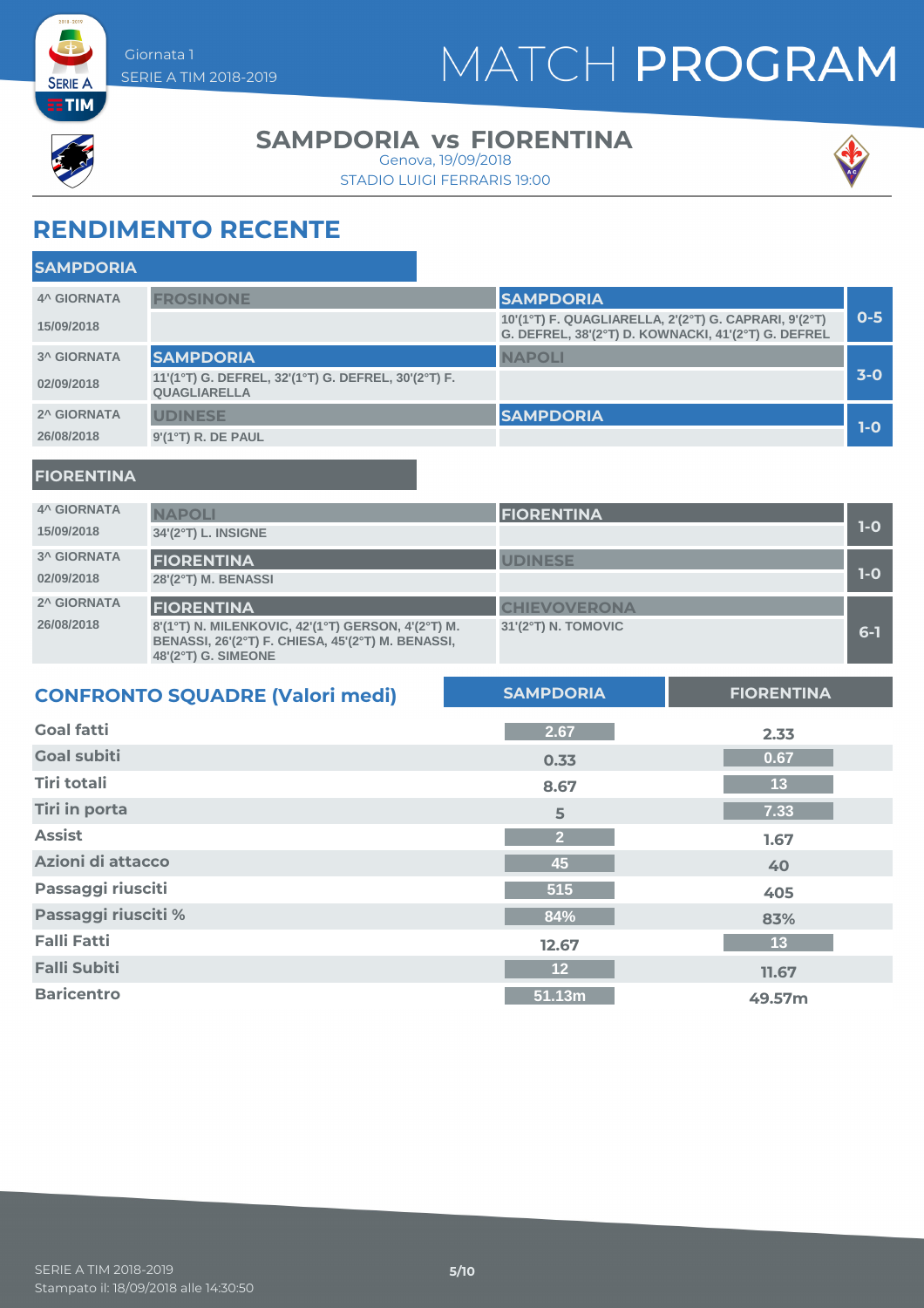# MATCH PROGRAM



**SERIE** 

#### **SAMPDORIA vs FIORENTINA** Genova, 19/09/2018

STADIO LUIGI FERRARIS 19:00



#### **RENDIMENTO ATLETICO \***

| <b>SAMPDORIA</b>     | Pres. (Min.) | Media (km) | Media<br>Sprint (Km) | <b>FIORENTINA</b>    | Pres. (Min.) | Media (km) | <b>Media</b><br>Sprint (Km) |
|----------------------|--------------|------------|----------------------|----------------------|--------------|------------|-----------------------------|
| 8 E. BARRETO         | 3(280)       | 10.884     | 0.813                | <b>3</b> C. BIRAGHI  | 3(285)       | 11.067     | 0.852                       |
| 16 K. LINETTY        | 3(280)       | 10.653     | 1.036                | 9 G. SIMEONE         | 3(285)       | 10.83      | 1.049                       |
| 92 G. DEFREL         | 3(280)       | 10.232     | 0.967                | 24 M. BENASSI        | 3 (270')     | 10.802     | 0.757                       |
| 24 B. BERESZYNSKI    | 3(280)       | 10.202     | 0.837                | <b>7</b> V. EYSSERIC | 3(254)       | 10.641     | 0.833                       |
| <b>3</b> J. ANDERSEN | 3(280)       | 9.687      | 0.661                | 20 G. PEZZELLA       | 3(285)       | 10.111     | 0.466                       |
| 26 L. TONELLI        | 1(95)        | 9.567      | 0.449                | 4 N. MILENKOVIC      | 3(285)       | 10.038     | 0.561                       |
| 15 O. COLLEY         | 2(185)       | 9.471      | 0.462                | <b>31</b> V. HUGO    | 3(285)       | 9.928      | 0.471                       |
| 29 N. MURRU          | 3(246')      | 9.305      | 0.813                | 25 F. CHIESA         | 3(265)       | 9.6        | 1.068                       |
| <b>14</b> J. JANKTO  | 1(70)        | 8.712      | 0.782                | 8 GERSON             | 3(219')      | 8.735      | 0.558                       |
| <b>6</b> A. EKDAL    | 3(181)       | 8.701      | 0.488                | 26 E. FERNANDES      | 3(181)       | 8.139      | 0.454                       |
| 27 F. QUAGLIARELLA   | 3(233)       | 8.592      | 0.612                | 17 J. VERETOUT       | 1(64)        | 7.393      | 0.481                       |
| <b>17</b> G. CAPRARI | 1(59')       | 6.826      | 0.466                | <b>6</b> C. NORGAARD | 1(40)        | 5.594      | 0.316                       |
| <b>11</b> G. RAMIREZ | 3(148)       | 6.581      | 0.51                 | <b>14</b> B. DABO    | 3(66)        | 3.194      | 0.296                       |
| <b>5</b> R. SAPONARA | 2(73)        | 4.606      | 0.255                | 10 M. PJACA          | 3(66)        | 2.751      | 0.294                       |
| 7 J. SALA            | 1(34)        | 3.303      | 0.33                 |                      |              |            |                             |
| 99 D. KOWNACKI       | 2(47)        | 2.905      | 0.346                |                      |              |            |                             |
| 4 R. VIEIRA          | 2(29')       | 2.138      | 0.102                |                      |              |            |                             |

\* Le informazioni riportate sul Rendimento Atletico sono da intendersi riferite al periodo di permanenza nella squadra corrente.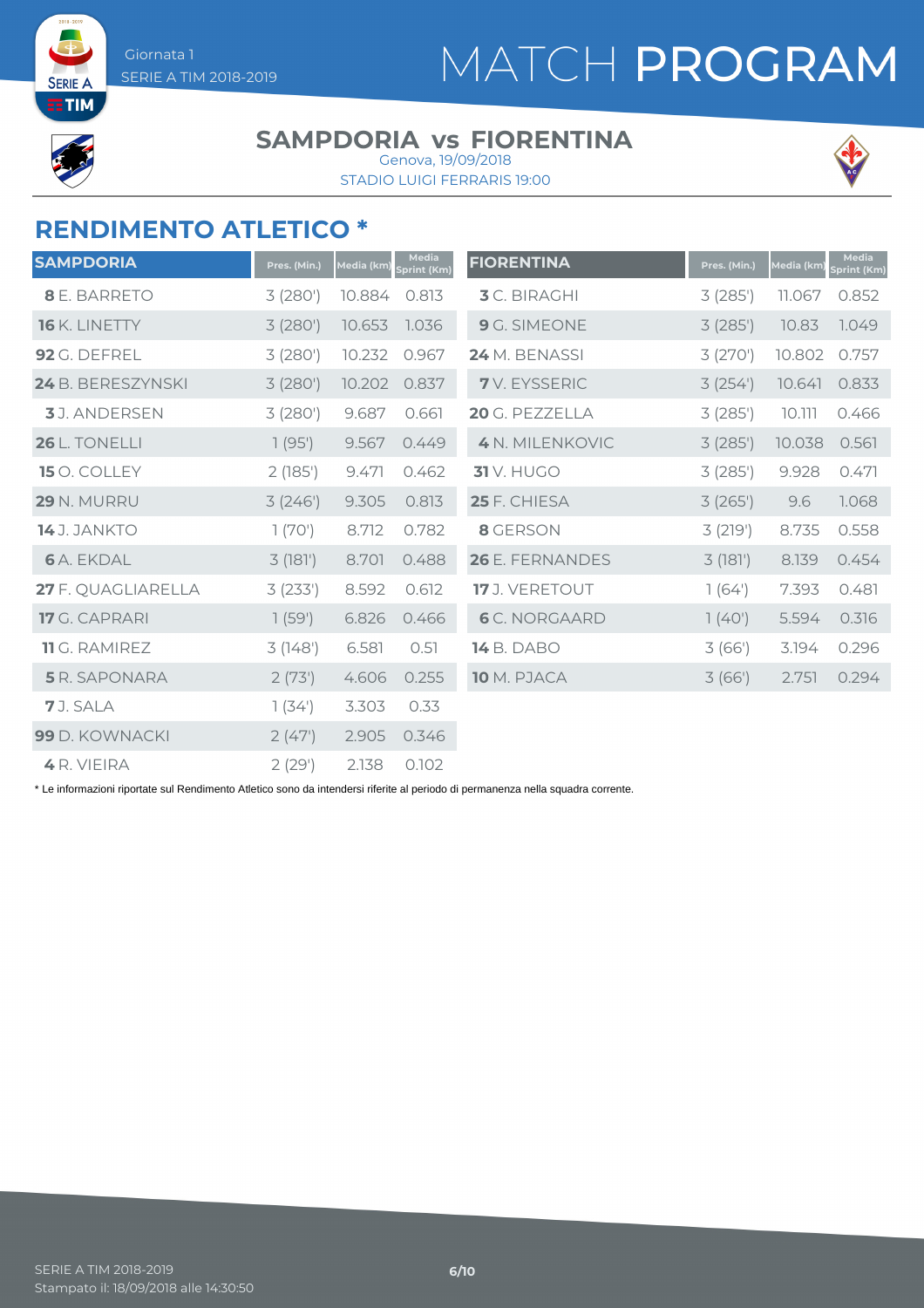



**SERIE A** 

#### **SAMPDORIA vs FIORENTINA**

STADIO LUIGI FERRARIS 19:00 Genova, 19/09/2018



### **GLI INCONTRI DELLA 1^ GIORNATA**

| <b>CHIEVOVERONA</b> | <b>JUVENTUS</b>   | $2 - 3$<br>18/08/2018 18:00 |
|---------------------|-------------------|-----------------------------|
| <b>LAZIO</b>        | <b>NAPOLI</b>     | 18/08/2018 20:30<br>$1 - 2$ |
| <b>TORINO</b>       | <b>ROMA</b>       | 19/08/2018 18:00<br>$0 - 1$ |
| <b>BOLOGNA</b>      | <b>SPAL</b>       | 19/08/2018 20:30<br>$0 - 1$ |
| <b>EMPOLI</b>       | <b>CAGLIARI</b>   | 19/08/2018 20:30<br>$2 - 0$ |
| <b>PARMA</b>        | <b>UDINESE</b>    | 19/08/2018 20:30<br>$2 - 2$ |
| <b>SASSUOLO</b>     | <b>INTER</b>      | 19/08/2018 20:30<br>$1 - 0$ |
| <b>ATALANTA</b>     | <b>FROSINONE</b>  | 20/08/2018 20:30 4 - 0      |
| <b>SAMPDORIA</b>    | <b>FIORENTINA</b> | 19/09/2018 19:00            |
| <b>MILAN</b>        | <b>GENOA</b>      | 31/10/2018 20:30            |

#### **CLASSIFICA SERIE A**

|                     | PTI             | <b>GIOC</b>             | <b>VINTE</b>            | <b>NULLE</b>   | <b>PERSE</b>   | <b>GF</b>      | GS                      | <b>DIFF.RETI</b> |
|---------------------|-----------------|-------------------------|-------------------------|----------------|----------------|----------------|-------------------------|------------------|
| <b>JUVENTUS</b>     | 12              | 4                       | 4                       | $\mathbf 0$    | $\mathbf 0$    | 9              | 4                       | $+5$             |
| <b>SPAL</b>         | $\mathbf{9}$    | $\mathbf{4}$            | $\overline{3}$          | $\mathbf 0$    | ı              | 4              | L                       | $+3$             |
| <b>NAPOLI</b>       | $\overline{9}$  | 4                       | $\overline{3}$          | $\mathbf 0$    | I              | 6              | 6                       | $\mathbf 0$      |
| <b>SASSUOLO</b>     | $\overline{7}$  | 4                       | $\overline{2}$          | I,             | ı              | 9              | 7                       | $+2$             |
| <b>SAMPDORIA</b>    | $6\phantom{1}6$ | $\overline{\mathbf{3}}$ | $\overline{\mathbf{2}}$ | $\mathbf{o}$   | 1              | 8              | ı                       | $+7$             |
| <b>FIORENTINA</b>   | $6\phantom{1}$  | $\overline{\mathbf{3}}$ | $\overline{\mathbf{2}}$ | $\mathbf{o}$   | П              | $\overline{7}$ | $\overline{\mathbf{2}}$ | $+5$             |
| <b>GENOA</b>        | 6               | $\overline{3}$          | $\overline{2}$          | $\mathbf 0$    | ı              | 6              | 6                       | $\mathbf O$      |
| <b>LAZIO</b>        | 6               | 4                       | $\overline{2}$          | $\mathbf 0$    | $\overline{2}$ | $\overline{3}$ | 4                       | $-1$             |
| <b>ROMA</b>         | 5               | 4                       | ı                       | $\overline{2}$ | ı              | $\overline{7}$ | $\overline{7}$          | $\mathbf O$      |
| <b>TORINO</b>       | 5               | 4                       | ı                       | $\overline{2}$ | $\mathbf{I}$   | 4              | $\measuredangle$        | $\mathbf O$      |
| <b>UDINESE</b>      | 5               | 4                       | ı                       | $\overline{2}$ | ı              | 4              | 4                       | $\mathbf 0$      |
| <b>CAGLIARI</b>     | 5               | 4                       | I,                      | $\overline{2}$ | I              | 4              | 5                       | $\mathbf{-1}$    |
| <b>MILAN</b>        | 4               | $\overline{3}$          | ı                       | L              | $\mathbf{I}$   | 5              | 5                       | $\mathbf 0$      |
| <b>ATALANTA</b>     | 4               | 4                       | I,                      | I,             | $\overline{2}$ | $\overline{7}$ | 6                       | $+1$             |
| <b>INTER</b>        | 4               | 4                       | I,                      | L              | $\overline{2}$ | 5              | 4                       | $+1$             |
| <b>EMPOLI</b>       | 4               | 4                       | ı                       | L              | $\overline{2}$ | $\overline{3}$ | $\overline{3}$          | $\mathbf 0$      |
| <b>PARMA</b>        | 4               | 4                       | L                       | ı              | $\overline{2}$ | 4              | 5                       | $-1$             |
| <b>BOLOGNA</b>      | ı               | 4                       | $\Omega$                | ı              | $\overline{3}$ | $\mathbf{O}$   | 5                       | $-5$             |
| <b>FROSINONE</b>    | I.              | 4                       | $\mathbf 0$             | ı              | $\overline{3}$ | $\mathbf 0$    | <b>10</b>               | $-10$            |
| <b>CHIEVOVERONA</b> | $-1$            | 4                       | $\mathbf 0$             | $\overline{2}$ | $\overline{2}$ | 5              | 11                      | $-6$             |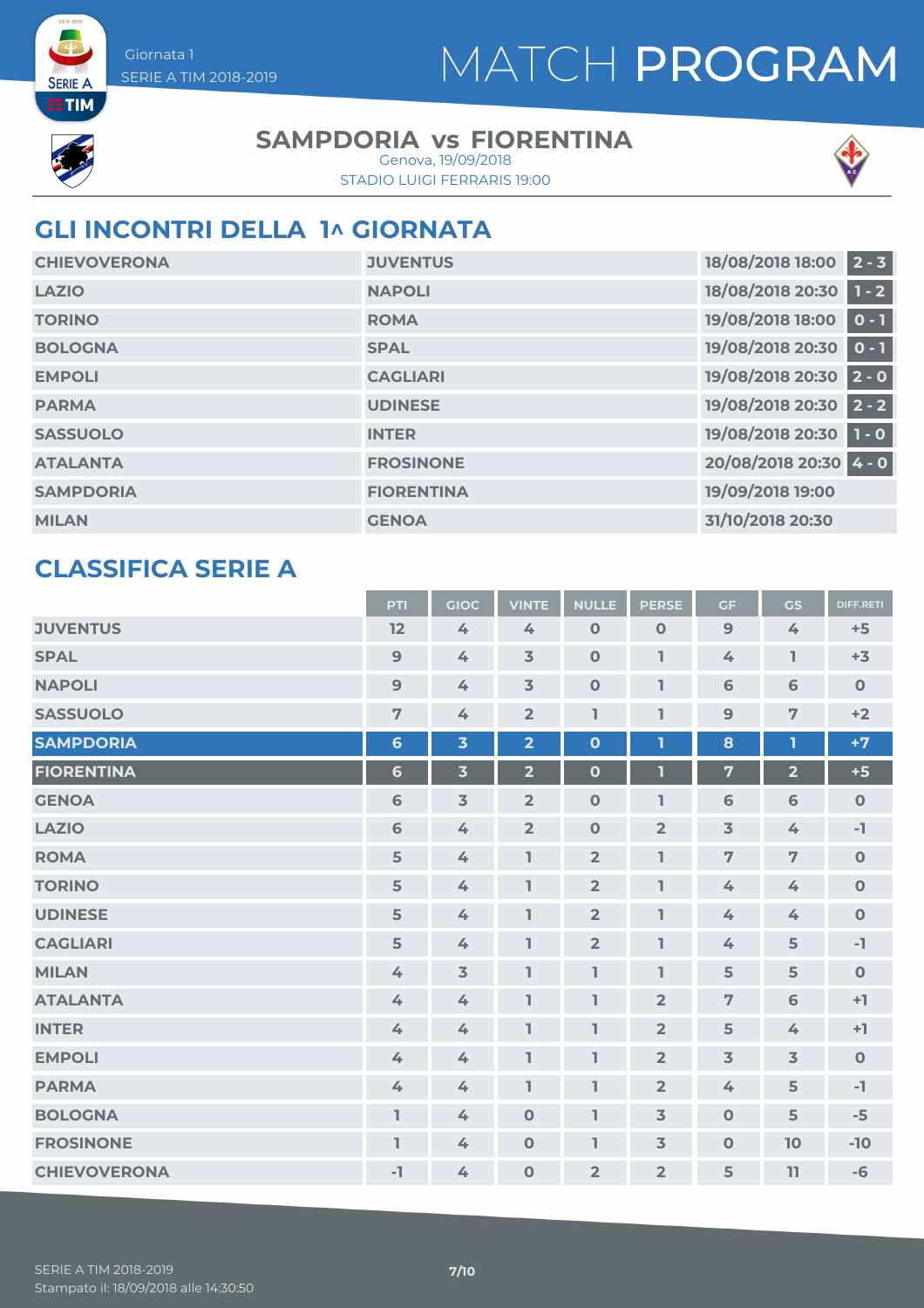### MATCH PROGRAM



**SERIE A** 

#### **SAMPDORIA vs FIORENTINA**

STADIO LUIGI FERRARIS 19:00 Genova, 19/09/2018



### **CLASSIFICA GIOCATORI**

| <b>RANKING MARCATORI</b> | <b>Gol(Rigore)</b> |
|--------------------------|--------------------|
| <b>G. DEFREL</b>         | <b>SAM</b><br>4(0) |
| <b>K. PIATEK</b>         | <b>GEN</b> 4 (0)   |
| 3 M. BENASSI             | 3(0)<br><b>FIO</b> |
| <b>3 R. DE PAUL</b>      | <b>UDI</b><br>3(1) |
| 5 A. GOMEZ               | <b>ATA 2 (0)</b>   |
| 5 F. QUAGLIARELLA        | <b>SAM 2 (0)</b>   |
| <b>5 E. RIGONI</b>       | <b>ATA 2 (0)</b>   |
| <b>5 K. BABACAR</b>      | <b>SAS</b> 2 (0)   |
| 5 D. BERARDI             | SAS  <br>2(1)      |
| <b>5 K. BOATENG</b>      | <b>SAS</b><br>2(1) |

### **CLASSIFICA SQUADRE**

| <b>RANKING SQUADRE</b>   | <b>Gol - Media Gol</b> |              |      |
|--------------------------|------------------------|--------------|------|
| <b>JUVENTUS</b>          | <b>JUV</b>             | 9            | 2.25 |
| <b>SASSUOLO</b>          | <b>SAS</b>             | $\mathbf{C}$ | 2.25 |
| <b>SAMPDORIA</b><br>3    | <b>SAM</b>             | 8            | 2.67 |
| <b>ATALANTA</b><br>4     | <b>ATA</b>             | 7            | 1.75 |
| <b>FIORENTINA</b><br>4   | <b>FIO</b>             |              | 2.33 |
| <b>ROMA</b><br>4         | <b>ROM</b>             | 7            | 1.75 |
| <b>GENOA</b><br>7        | <b>GEN</b>             | 6            |      |
| <b>NAPOLI</b><br>7       | <b>NAP</b>             | G            | 1.5  |
| <b>CHIEVOVERONA</b><br>9 | <b>CHI</b>             | 5            | 1.25 |
| <b>INTER</b><br>9        | <b>INT</b>             |              | 1.25 |
| <b>MILAN</b><br>9        | <b>MIL</b>             |              | 1.67 |
| <b>CAGLIARI</b><br>12    | <b>CAG</b>             | 4            |      |
| <b>PARMA</b><br>12       | <b>PAR</b>             | 4            | П    |
| <b>SPAL</b><br>$12 \,$   | <b>SPA</b>             | 4            |      |
| <b>TORINO</b><br>$12 \,$ | <b>TOR</b>             | 4            |      |
| <b>UDINESE</b>           | <b>UDI</b>             | 4            |      |
| <b>EMPOLI</b>            | <b>EMP</b>             | B            | 0.75 |
| <b>LAZIO</b><br>17       | LAZ                    | В            | 0.75 |
|                          |                        |              |      |

|                         | <b>RANKING SQUADRE</b> | <u> Tot Tiri - In Porta - Fuori</u> |        |    |    |
|-------------------------|------------------------|-------------------------------------|--------|----|----|
|                         | <b>JUVENTUS</b>        | <b>JUV</b>                          | 72     | 36 | 36 |
| $\overline{\mathbf{2}}$ | <b>NAPOLI</b>          | <b>NAP</b>                          | 63     | 30 | 33 |
| 3                       | <b>ROMA</b>            | <b>ROM</b>                          | 57     | 35 | 22 |
| 4                       | <b>ATALANTA</b>        | <b>ATA</b>                          | 54     | 29 | 25 |
| 4                       | <b>INTER</b>           | <b>INT</b>                          | 54     | 25 | 29 |
| 6                       | <b>LAZIO</b>           | LAZ                                 | 50     | 25 | 25 |
| 7                       | <b>SPAL</b>            | <b>SPA</b>                          | 46     | 19 | 27 |
| 8                       | <b>EMPOLI</b>          | <b>EMP</b>                          | 43     | 19 | 24 |
| $\overline{9}$          | <b>UDINESE</b>         | <b>UDI</b>                          | 40     | 5  | 25 |
| 10                      | <b>FIORENTINA</b>      | <b>FIO</b>                          | 39     | 22 | 17 |
| 10                      | <b>MILAN</b>           | <b>MIL</b>                          | 39     | 21 | 18 |
| 10                      | <b>SASSUOLO</b>        | <b>SAS</b>                          | 39     |    | 14 |
| 13                      | <b>TORINO</b>          | <b>TOR</b>                          | 37     | 23 | 14 |
| 14                      | <b>CAGLIARI</b>        | <b>CAG</b>                          | 35     | 18 | 17 |
| 15                      | <b>BOLOGNA</b>         | <b>BOL</b>                          | 33     | 11 | 22 |
| 16                      | <b>CHIEVOVERONA</b>    | <b>CHI</b>                          | 52     | 15 | 17 |
| 17                      | <b>GENOA</b>           | <b>GEN</b>                          | 封      | 17 | 14 |
| 18                      | <b>FROSINONE</b>       | <b>FRO</b>                          | O<br>3 |    | 15 |
| 19                      | <b>PARMA</b>           | <b>PAR</b>                          | 28     | 19 | 9  |
|                         | <b>20 SAMPDORIA</b>    | <b>SAM</b>                          | 26     | 15 | 11 |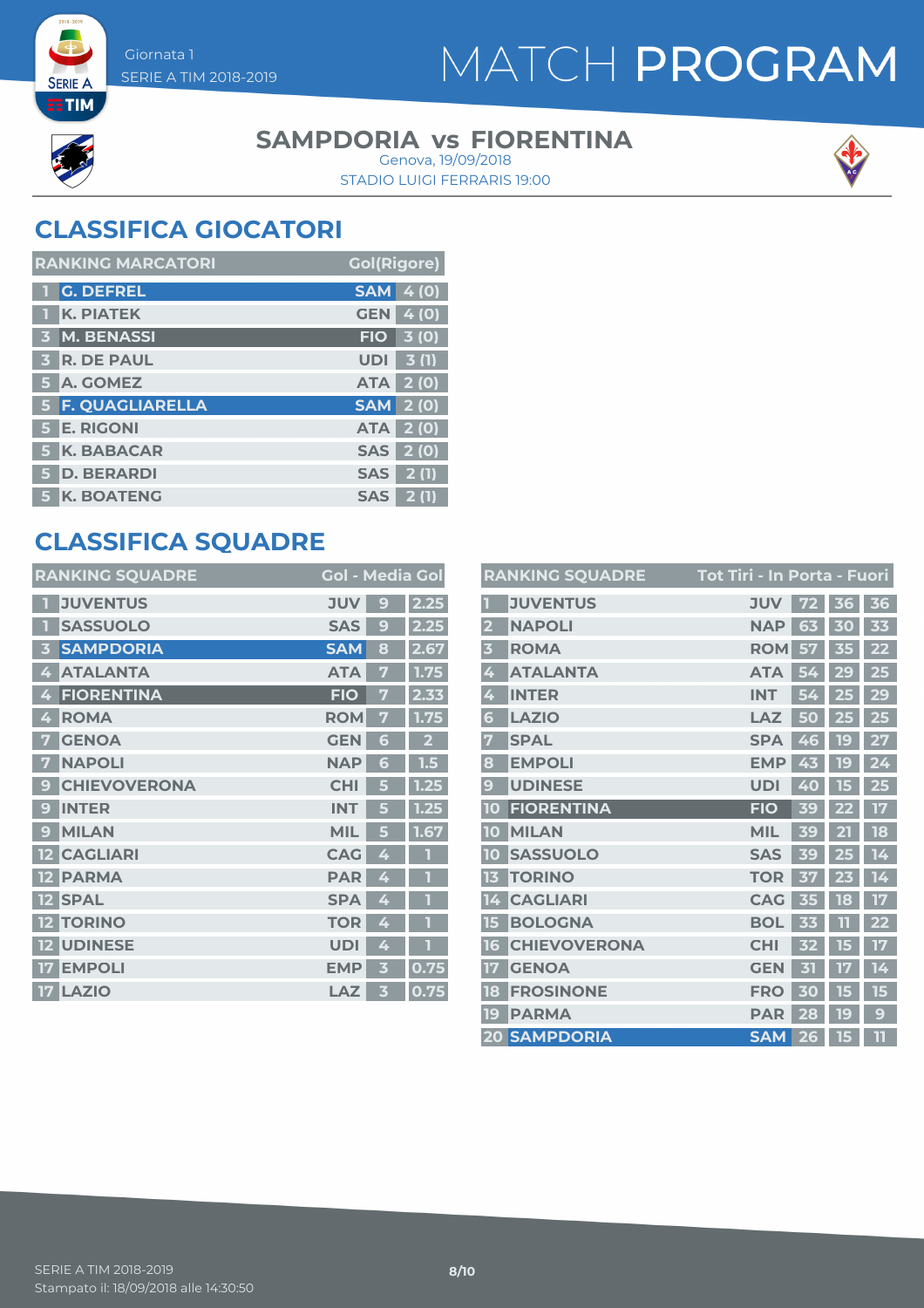# MATCH PROGRAM



**SERIE A ETIM** 

#### **SAMPDORIA vs FIORENTINA**



STADIO LUIGI FERRARIS 19:00 Genova, 19/09/2018

| <b>RANKING SQUADRE</b>     |            | <b>Assist</b>           |
|----------------------------|------------|-------------------------|
| <b>ROMA</b>                | <b>ROM</b> | 6                       |
| <b>SAMPDORIA</b><br>П      | <b>SAM</b> | 6                       |
| <b>ATALANTA</b><br>3       | <b>ATA</b> | 5                       |
| <b>FIORENTINA</b><br>В     | <b>FIO</b> | 5                       |
| <b>INTER</b><br>В          | <b>INT</b> | 5                       |
| <b>NAPOLI</b><br>3         | <b>NAP</b> | 5                       |
| <b>GENOA</b><br>7          | <b>GEN</b> | 4                       |
| <b>JUVENTUS</b><br>7       | <b>JUV</b> | 4                       |
| <b>MILAN</b><br>7          | <b>MIL</b> | 4                       |
| <b>SASSUOLO</b><br>7       | <b>SAS</b> | 4                       |
| <b>CHIEVOVERONA</b><br>-11 | <b>CHI</b> | 3                       |
| <b>TORINO</b><br>m         | <b>TOR</b> | 3                       |
| <b>UDINESE</b><br>m        | <b>UDI</b> | 3                       |
| <b>CAGLIARI</b><br>14      | <b>CAG</b> | $\overline{\mathbf{2}}$ |
| <b>EMPOLI</b><br>14        | <b>EMP</b> | 2                       |
| <b>14 LAZIO</b>            | LAZ        | 2                       |
| 14 SPAL                    | <b>SPA</b> | 2                       |
| <b>18 PARMA</b>            | <b>PAR</b> |                         |

|                         | <b>RANKING SQUADRE</b> | Passaggi riusciti - % * |     |    |
|-------------------------|------------------------|-------------------------|-----|----|
| П                       | <b>INTER</b>           | <b>INT</b>              | 582 | 87 |
| $\overline{2}$          | <b>MILAN</b>           | <b>MIL</b>              | 556 | 89 |
| $\overline{\mathbf{3}}$ | <b>NAPOLI</b>          | <b>NAP</b>              | 542 | 86 |
| 4                       | <b>SAMPDORIA</b>       | <b>SAM</b>              | 515 | 84 |
| 5                       | <b>JUVENTUS</b>        | <b>JUV</b>              | 505 | 88 |
| 6                       | <b>EMPOLI</b>          | <b>EMP</b>              | 483 | 83 |
| 7                       | <b>ROMA</b>            | <b>ROM</b>              | 471 | 85 |
| 8                       | <b>LAZIO</b>           | LAZ                     | 428 | 82 |
| 9                       | <b>ATALANTA</b>        | <b>ATA</b>              | 417 | 82 |
| 10                      | <b>FIORENTINA</b>      | <b>FIO</b>              | 405 | 83 |
| 11                      | <b>SASSUOLO</b>        | <b>SAS</b>              | 401 | 83 |
| 12 <sup>2</sup>         | <b>CHIEVOVERONA</b>    | <b>CHI</b>              | 364 | 81 |
| 13 <sub>1</sub>         | <b>SPAL</b>            | <b>SPA</b>              | 360 | 79 |
|                         | <b>14 TORINO</b>       | <b>TOR</b>              | 346 | 79 |
|                         | <b>15 FROSINONE</b>    | <b>FRO</b>              | 340 | 78 |
| 16                      | <b>CAGLIARI</b>        | <b>CAG</b>              | 336 | 77 |
| 17                      | <b>GENOA</b>           | <b>GEN</b>              | 318 | 79 |
|                         | <b>18 BOLOGNA</b>      | <b>BOL</b>              | 288 | 76 |
| 19                      | <b>UDINESE</b>         | <b>UDI</b>              | 268 | 76 |
|                         | 20 PARMA               | <b>PAR</b>              | 263 | 76 |

\* Valori medi per partita.

| <b>RANKING SQUADRE</b>                 | <b>Tot. Parate - Media</b> |        | <b>RANKING SQUADRE</b> |
|----------------------------------------|----------------------------|--------|------------------------|
| <b>CHIEVOVERONA</b>                    | <b>CHI</b><br>23           | 5.75   | <b>CHIEVOVERONA</b>    |
| <b>FROSINONE</b><br>2                  | <b>FRO</b><br>17           | 4.25   | <b>BOLOGNA</b>         |
| <b>PARMA</b>                           | <b>PAR</b><br>17           | 4.25   | <b>CAGLIARI</b>        |
| <b>ROMA</b><br>$\overline{\mathbf{2}}$ | <b>ROM</b><br>17           | 4.25   | <b>MILAN</b><br>4      |
| <b>TORINO</b><br>5                     | <b>TOR</b><br>13           | $3.25$ | LAZIO<br>5.            |
| <b>BOLOGNA</b><br>6                    | <b>BOL</b><br>13           | 3.25   | <b>INTER</b><br>6      |
| <b>CAGLIARI</b><br>6                   | <b>CAG</b><br>13           | 3.25   | <b>EMPOLI</b>          |
| <b>EMPOLI</b><br>6                     | <b>EMP</b><br>13           | 3.25   | <b>PARMA</b><br>8      |
| <b>ATALANTA</b><br>g                   | <b>ATA</b><br>12           | В      | <b>FIORENTINA</b>      |
| <b>INTER</b>                           | <b>INT</b><br>12           | В      | <b>10 ATALANTA</b>     |
| <b>LAZIO</b><br>9                      | <b>LAZ</b><br>12           | 3      | <b>FROSINONE</b>       |
| <b>SASSUOLO</b><br>$12 \overline{ }$   | <b>SAS</b><br>TI           | 2.75   | <b>12 SPAL</b>         |
| <b>SPAL</b><br>13                      | <b>SPA</b><br>10           | 2.5    | <b>13 GENOA</b>        |
| <b>14 UDINESE</b>                      | <b>UDI</b><br>10           | 2.5    | 14 ROMA                |
| <b>15 SAMPDORIA</b>                    | <b>SAM</b>                 | 3      | <b>15 SASSUOLO</b>     |
| <b>16 JUVENTUS</b>                     | <b>JUV</b><br>9            | 2.25   | <b>16 JUVENTUS</b>     |
| <b>GENOA</b><br>17                     | <b>GEN</b><br>g            | 3      | <b>17 NAPOLI</b>       |
| <b>FIORENTINA</b><br>18                | <b>FIO</b>                 | 2.33   | <b>18 TORINO</b>       |
| <b>18 MILAN</b>                        | <b>MIL</b>                 | 2.33   | <b>19 SAMPDORIA</b>    |
| <b>20 NAPOLI</b>                       | <b>NAP</b><br>5            | 1.25   | 20 UDINESE             |

**Media Km CHIEVOVERONA CHI 114.804 113.187 CAGLIARI CAG 112.771 MIL 111.895 LAZIO LAZ 109.978 INTER INT 109.788 EMPOLI EMP 109.477 PARMA PAR 109.342 FIORENTINA FIO 107.751 ATALANTA ATA 107.367 FROSINONE FRO 107.22 SPAL SPA 107.061 GENOA GEN 106.951 ROMA ROM 106.797**  $SAS$  **106.56 JUVENTUS JUV 106.324 NAPOLI NAP 106.071 TORINO TOR 105.904 SAMPDORIA SAM 104.66**

**UDINESE UDI 104.301**